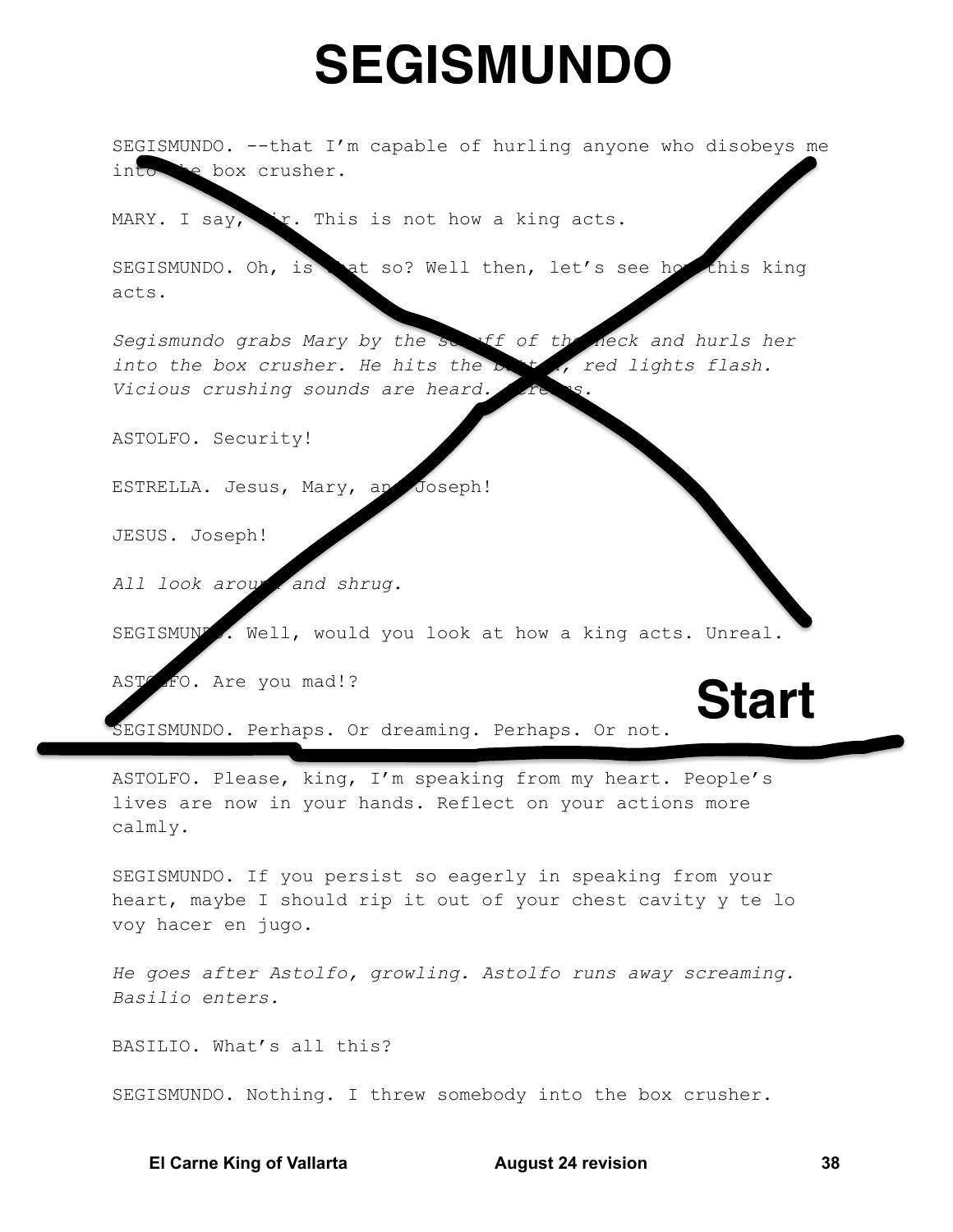BASILIO. The devil! Why?

SEGISMUNDO. It annoyed me. Who are you?

BASILIO. How dare you--

SEGISMUNDO. You wanna join her in there, old man?

CLARIN. My liege. It's your father.

Beat.

SEGISMUNDO. My father?

BASILIO. Less than an hour and you've already cost the life of an innocent security quard.

SEGISMUNDO. You're my father?

BASILIO. Is this really how you wanted to introduce yourself to me?

SEGISMUNDO. What were you expecting?

BASILIO. At the very least, a man. But what I see before me is a base, inhumane murderer. No more fit to wear the crown than a savage beast. I had hoped you would triumph over your fate. How can I now lovingly embrace you, when you've used your arms so destructively?

SEGISMUNDO. I've gotten along fine without your love.

BASILIO. I hoped you would want the love a father--

SEGISMUNDO. Father? A man who is capable of imprisoning his son? Raising me as an animal, treating me as a monster? You made me this way--

BASILIO. It's in your nature--

**El Carne King of Vallarta** 

**August 24 revision**